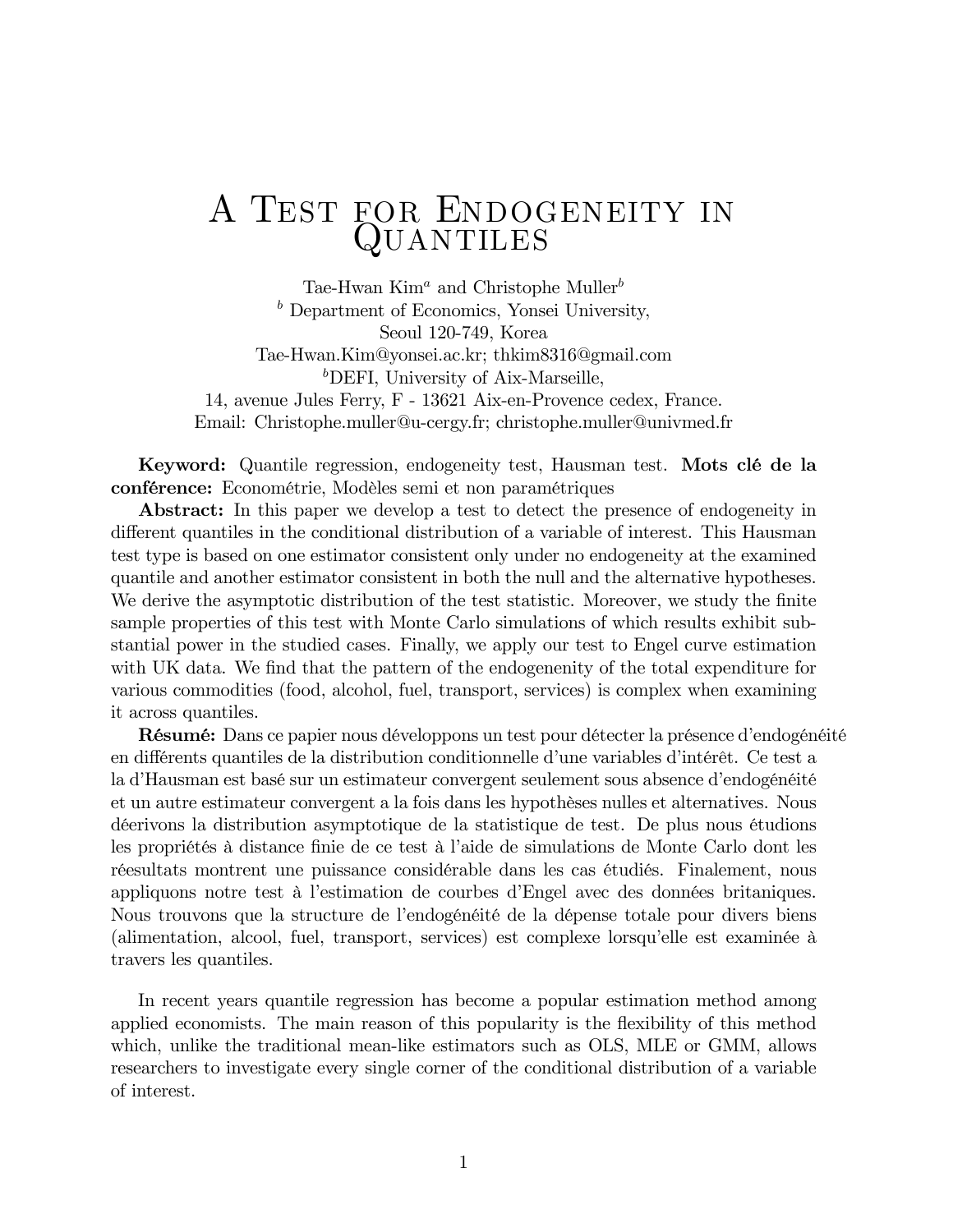The issue of endogeneity in the context of quantile regression has been well recognized and different methods to deal with such a issue have been proposed, including the friendly two-stage fitted-value procedure. There are two trends in the literature about quantile regressions with endogeneity problem. The first one corresponds to models specified in terms of the conditional quantile of the structural equation (the ëstructural conditional quantile<sup> $\cdot$ </sup>). The second set of works is anchored on conditional quantile restrictions applied to the reduced-form equation (the 'fitted-value approach') and has been employed by some empirical researchers. This allows the replacement of the endogenous regressors in the second stage with their fitted values obtained in the first stage. We follow this approach in this paper.

We are interested in the parameter  $(\alpha_0)$  in the following equation for T observations:

$$
y_t = x'_{1t}\beta_0 + Y'_t\gamma_0 + u_t
$$
  
= 
$$
Z'_t\alpha_0 + u_t
$$
 (1)

where  $[y_t, Y_t']$  is a  $(G + 1)$  row vector of endogenous variables,  $x'_{1t}$  is a  $K_1$  row vector of exogenous variables,  $Z_t = [x'_{1t}, Y'_t]'$ ,  $\alpha_0 = [\beta'_0, \gamma'_0]'$  is assumed bounded in  $R^{K_1+G}$ , and  $u_t$ is an error term,  $t = 1, ..., T$  vector. We denote by  $x'_{2t}$  the row vector of  $K_2 (= K - K_1)$ exogenous variables absent from (1).

We shall discuss later what we mean by exogeneity for given estimation problems. Although weak exogeneity is an issue here, more specific exogeneity notions can be used for given estimators, e.g. implying that the regressors are orthogonal to the errors for LS methods.

Estimating  $\alpha_0$  at the  $\theta^{th}$ -conditional distribution quantile of the dependent variable y can be achieved through the following minimization program:

$$
\min_{\alpha} \sum_{t=1}^{T} \rho_{\theta}(y_t - Z'_t \alpha) \tag{2}
$$

and  $\rho_{\theta}(z) = z\psi_{\theta}(z)$  where  $\psi_{\theta}(z) = \theta - 1_{[z \leq 0]}$  and  $1_{[z]}$  is the Kronecker index. The solution from (2), denoted by  $\tilde{\alpha}$ , will be called the one-step quantile estimator for  $\alpha_0$ . The one-step estimator  $\tilde{\alpha}$  is consistent if the following zero conditional expectation condition holds:

$$
E(\psi_{\theta}(u_t)|Z_t) = 0 \tag{3}
$$

This condition is the assumption that zero is the given  $\theta^{th}$ -quantile of the conditional distribution of  $u_t$ . It identifies the coefficients of the model. Since this identifying condition depends on the chosen  $\theta$ , the parameter  $\alpha_0$  in the model depends on this  $\theta$  too and would vary when considering other quantiles.

In this paper we develop a procedure to test for possible endogeneity in  $Y_t$ . As opposed to traditional endogeneity Hausman tests based on LS estimators, our specification allows for non-constant effects across quantile. This implies that we test a more general hypothesis of endogeneity than usual.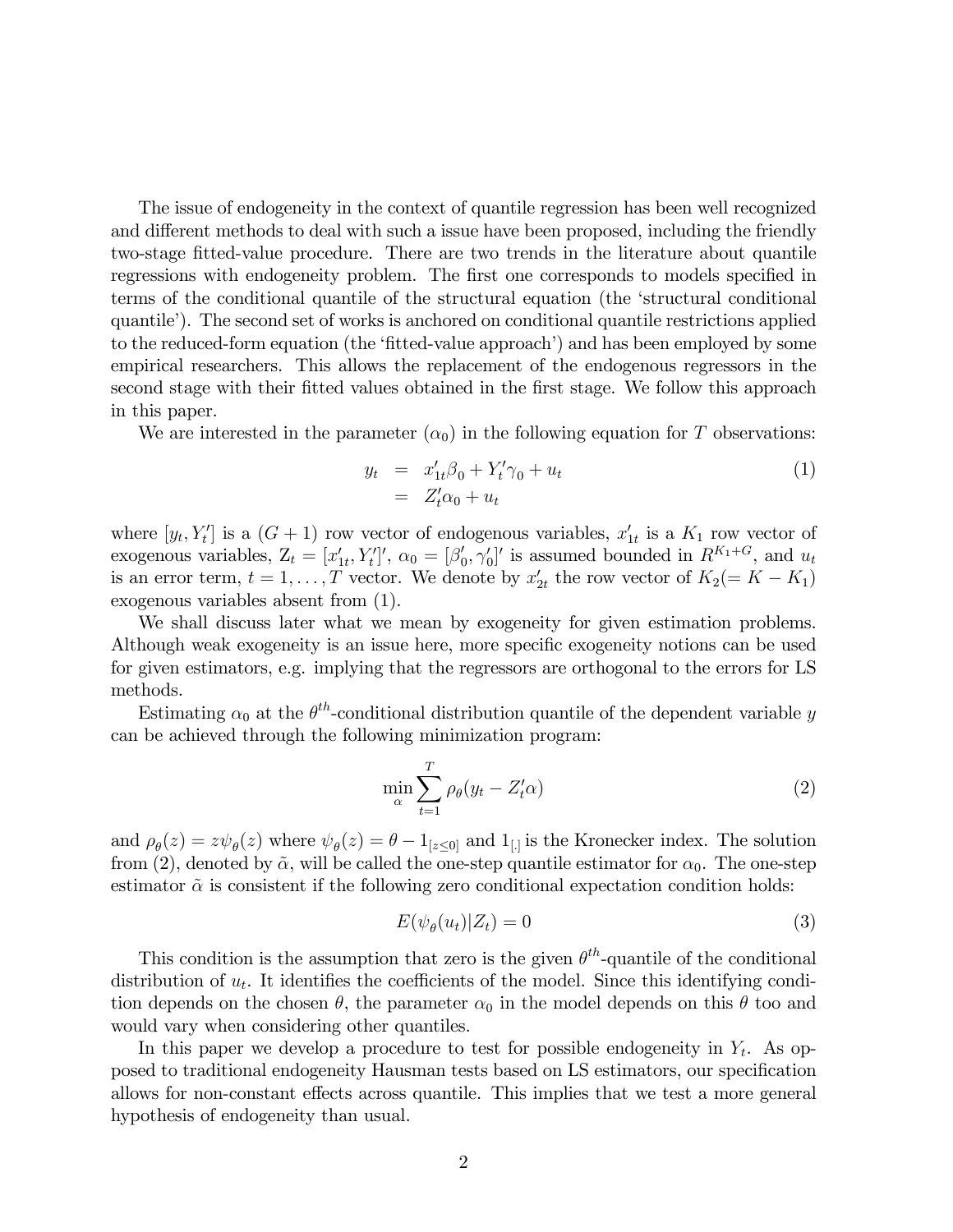We assume that  $Y_t$  can be linearly predicted from the exogenous variables:

$$
Y_t' = x_t' \Pi_0 + V_t'
$$
 (4)

where  $x'_t = [x'_{1t}, x'_{2t}]$  is a K-rows vector,  $\Pi_0$  is a  $K \times G$  matrix of unknown parameters and  $V_t'$  is a G-rows vector of unknown error terms. By assumption the first element of  $x_{1t}$ is 1. Using  $(1)$  and  $(4)$ , y can also be expressed as:

$$
y_t = x'_t \pi_0 + v_t \tag{5}
$$

where

$$
\pi_0 = H(\Pi_0)\alpha_0 \text{ with } H(\Pi_0) = \left[ \begin{pmatrix} I_{K_1} \\ 0 \end{pmatrix}, \Pi_0 \right]
$$
  
and  $v_t = u_t + V'_t \gamma_0.$  (6)

So far, we did not mention any restriction on errors. The error restrictions will be introduced below in Assumptions  $2(\nu i)$ . We now specify the data generating process.

**Assumption 1** The sequence  $\{(Y'_t, x'_t, u_t, v_t, V'_t)\}\$ is independently and identically distribution uted (iid). Random vectors  $Y'_t, x'_t, u_t, v_t$ , and  $V'_t$  are the  $t^{th}$  elements in  $Y, x, u, v$ , and V respectively.

More specifically,  $\hat{\pi}$  and  $\hat{\Pi}_j$  (the  $j^{th}$  column of  $\hat{\Pi};$   $j = 1, \ldots, G)$  are first stage estimators obtained by:

$$
\min_{\pi} \sum_{t=1}^{T} \rho_{\theta}(y_t - x'_t \pi) \tag{7}
$$

$$
\min_{\Pi_j} \sum_{t=1}^T \rho_\theta (Y_{jt} - x'_t \Pi_j) \tag{8}
$$

where  $\pi$  and  $\Pi_j$  are  $K \times 1$  vectors and  $Y_{jt}$  is the  $(j, t)^{th}$  element of Y. Based on these first-stage estimator, the second-stage estimator  $\hat{\alpha}$  is defined and obtained as follows:

$$
\min_{\alpha} \sum_{t=1}^{T} \rho_{\theta}(y_t - x'_t H(\hat{\Pi}) \alpha).
$$

In order to obtain the asymptotic distributions of  $\tilde{\alpha}$  and  $\hat{\alpha}$ , we impose the following regularity conditions. Let  $h(\cdot|x)$ ,  $f(\cdot|x)$  and  $g_j(\cdot|x)$  be the conditional densities respectively for  $u_t$ ,  $v_t$  and  $V_{jt}$ .

Assumption 2 (i)  $E(||x_t||^3) < \infty$  and  $E(||Y_t||^3) < \infty$  where  $||a|| = (a'a)^{1/2}$ . (ii)  $H(\Pi_0)$  is of full column rank.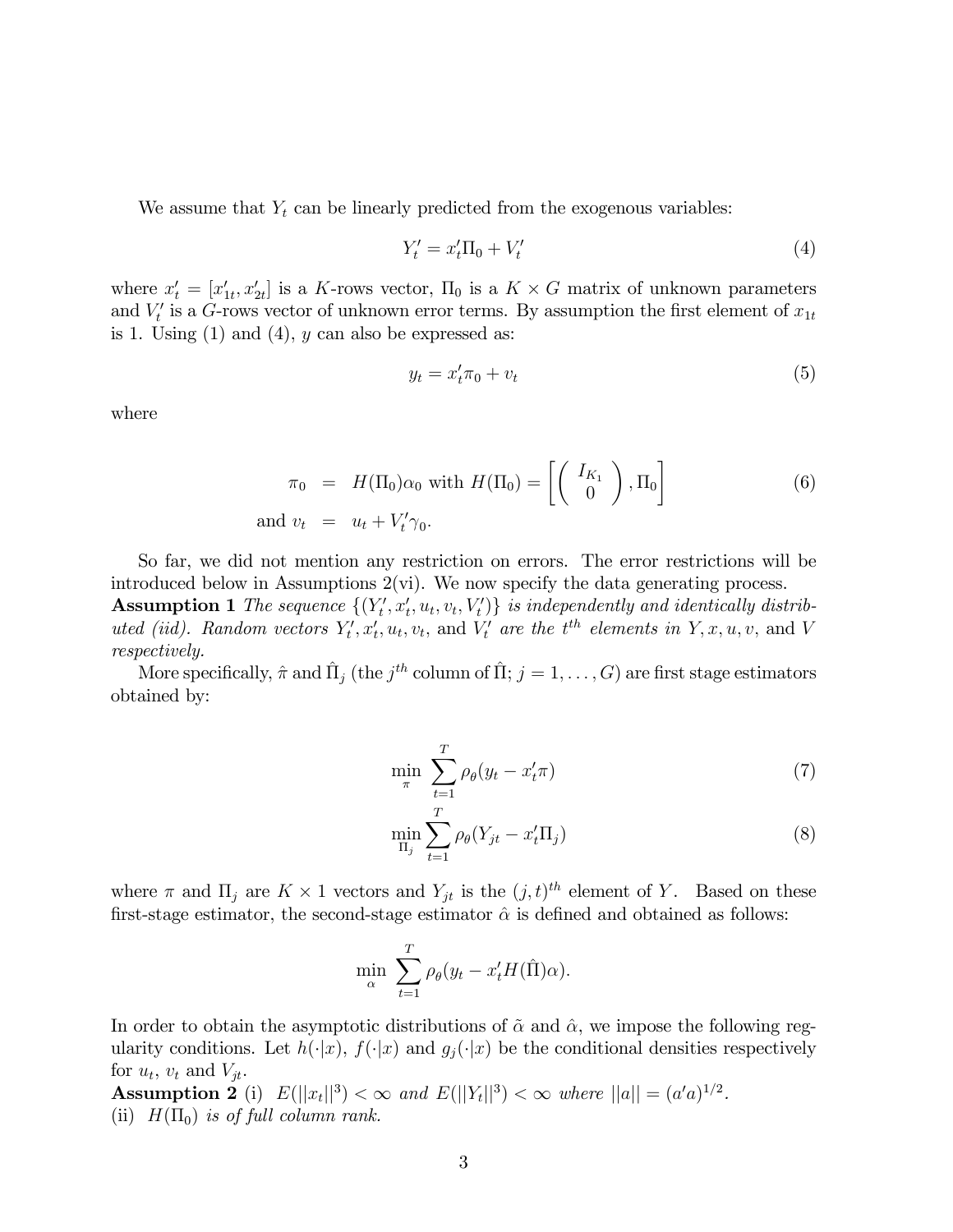(iii) There is no hetero-altitudinality. That is:  $h(\cdot|x) = h(\cdot)$ ,  $f(\cdot|x) = f(\cdot)$  and  $g_i(\cdot|x) = f(x)$  $g_i(\cdot)$ . Moreover,  $h(\cdot)$ ,  $f(\cdot)$  and  $g_i(\cdot)$  are continuous.

(iii) When evaluated at zero, all densities are positive;  $h(0) > 0$ ,  $f(0) > 0$  and  $g_j(0) > 0$ .

(iv) All densities are bounded above; that is, there exist constants  $\lambda_h$ ,  $\lambda_f$ , and  $\lambda_j$  such that  $h(\cdot) < \lambda_h$ ,  $f(\cdot) < \lambda_f$  and  $g_j(\cdot) < \lambda_j$ .

(v) The matrices  $Q_x = E(x_t x_t')$  and  $Q_z = E(Z_t Z_t')$  are finite and positive definite.

(vi)  $E\{\psi_{\theta}(v_t) \mid x_t\} = 0$  and  $E\{\psi_{\theta}(V_{jt}) \mid x_t\} = 0$   $(j = 1, ..., G)$ .

For the one-step quantile estimator  $\tilde{\alpha}$  we have

$$
T^{1/2}(\tilde{\alpha} - \alpha_0) \xrightarrow{d} N(0, \sigma_{11} Q_z^{-1})
$$

where  $\epsilon_{1t} = h(0)^{-1} \psi_{\theta}(u_t), \sigma_{11} = E(\epsilon_{1t}^2) = h(0)^{-2} \theta(1-\theta)$  and  $Q_z = E(Z_t Z_t')$ . The covariance estimator  $\sigma_{11} Q_z^{-1}$  can be consistently estimated by  $\hat{\sigma}_{11} \hat{Q}_z^{-1}$  where  $\hat{Q}_z = T^{-1} \sum_{t=1}^T Z_t Z_t'$ and  $\hat{\sigma}_{11} = T^{-1/2} \sum_{t=1}^{T} \hat{\epsilon}_{1t}^2 = \hat{h}(0)^{-2} \theta(1-\theta)$  with  $\hat{\epsilon}_{1t} = \hat{h}(0)^{-1} \psi_{\theta}(\hat{u}_t), \hat{u}_t = y_t - Z_t \hat{\alpha}$ . Here  $\hat{h}(0)$  can be any kernel-type non-parametric estimator of the density h at zero.

A similar result can be obtained for the second-stage estimator  $\hat{\alpha}$  (Kim and Muller, 2004):

$$
T^{1/2}(\hat{\alpha}-\alpha_0) \stackrel{d}{\rightarrow} N(0, \sigma_{22}Q_{zz}^{-1}),
$$

where  $Q_{zz} = H(\Pi_0)' Q_x H(\Pi_0), Q_x = E(x_t x_t')$  and  $\epsilon_{2t} = f(0)^{-1} \psi_\theta(v_t) - \sum_{i=1}^G \gamma_{0i} g_i(0)^{-1} \psi_\theta(V_{it}),$  $\sigma_{22} = E(\epsilon_{2t}^2)$ . As before,  $\sigma_{22}$  and  $Q_{zz}$  can be consistently estimated:  $\hat{Q}_{zz} = H(\hat{\Pi})' \hat{Q}_x H(\hat{\Pi})$ with  $\hat{Q}_x = T^{-1} \sum_{t=1}^T x_t x_t^t$  and  $\hat{\sigma}_{22} = T^{-1/2} \sum_{t=1}^T \hat{\epsilon}_{2t}^2$  with  $\hat{\epsilon}_{2t} = \hat{f}(0)^{-1} \psi_\theta(\hat{v}_t) - \sum_{i=1}^G \hat{\gamma}_{0i} \hat{g}_i(0)^{-1} \psi_\theta(\hat{V}_{it})$ where  $\hat{f}(0)$  and  $\hat{g}_i(0)$  are kernel-type estimators of  $f(0)$  and  $g_i(0)$  respectively and  $\hat{v}_t$  and  $\hat{V}_{it}$  are the residuals from the first-stage regressions in (7) and (8).

The null hypothesis we wish to test is

$$
H_0: E(\psi_{\theta}(u_t)|Z_t) = 0, \text{ for a given } \theta
$$
\n(9)

**Theorem 1** Suppose that Assumptions 1 and 2 hold. Then, under the null of no endogeneity, we have

$$
T(\tilde{\alpha} - \hat{\alpha})[RC^{-1}R']^{-1}(\tilde{\alpha} - \hat{\alpha}) \xrightarrow{d} \chi^2(K_1 + G),
$$

where  $R = \left[ I_{K_1+G} : -I_{K_1+G} \right]$ ,

$$
C = \begin{bmatrix} \sigma_{11} Q_z^{-1} & \sigma_{12} Q_z^{-1} Q_{zx} H(\Pi_0) Q_{zz}^{-1} \\ \sigma_{12} Q_{zz}^{-1} H(\Pi_0)' Q_{zx}' Q_z^{-1} & \sigma_{22} Q_{zz}^{-1} \end{bmatrix},
$$
  
\n
$$
Q_{zx} = E(Z_t x_t') \text{ and } \sigma_{12} = E(\epsilon_{1t} \epsilon_{2t}).
$$

C can be replaced with a consistent estimator  $\hat{C}_T$  without affecting the limiting distribution. We use the plug-in principle to propose:

$$
\hat{C}_T = \begin{bmatrix} \hat{\sigma}_{11} \hat{Q}_z^{-1} & \hat{\sigma}_{12} \hat{Q}_z^{-1} \hat{Q}_{zx} H(\hat{\Pi}) \hat{Q}_{zz}^{-1} \\ \hat{\sigma}_{12} \hat{Q}_{zz}^{-1} H(\hat{\Pi})' \hat{Q}_{zx}' \hat{Q}_z^{-1} & \hat{\sigma}_{22} \hat{Q}_{zz}^{-1} \end{bmatrix},
$$